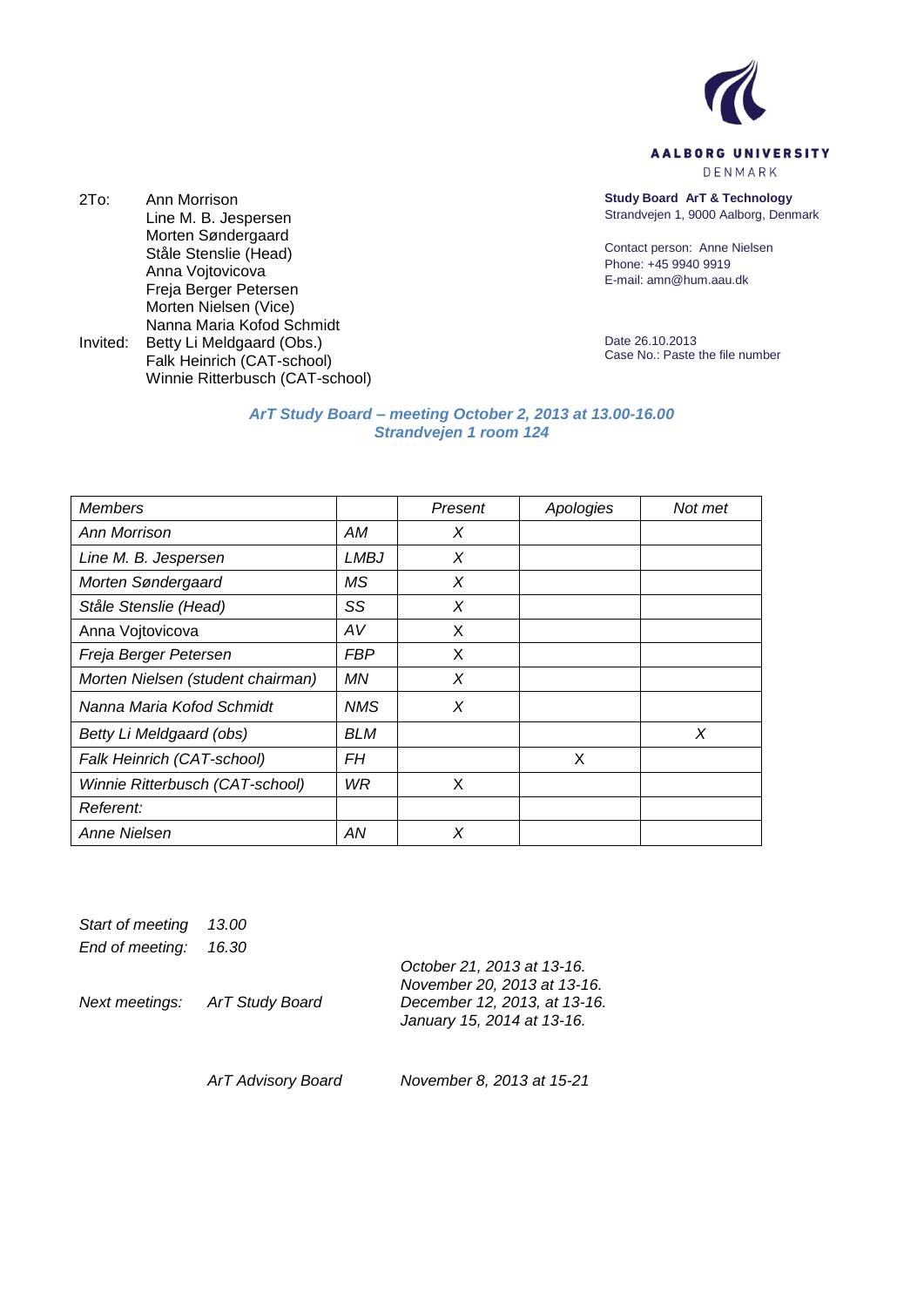

| 1. | Approval of Agenda.                                                                                                                                                                                                                                                                                                                                                                                                                                                                                                                                                                                                             |  |  |  |
|----|---------------------------------------------------------------------------------------------------------------------------------------------------------------------------------------------------------------------------------------------------------------------------------------------------------------------------------------------------------------------------------------------------------------------------------------------------------------------------------------------------------------------------------------------------------------------------------------------------------------------------------|--|--|--|
|    | Approved with some extra point under announcements.                                                                                                                                                                                                                                                                                                                                                                                                                                                                                                                                                                             |  |  |  |
| 2. | Approval of Minutes - August 21, 2013                                                                                                                                                                                                                                                                                                                                                                                                                                                                                                                                                                                           |  |  |  |
|    | Approved                                                                                                                                                                                                                                                                                                                                                                                                                                                                                                                                                                                                                        |  |  |  |
| 3. | <b>Announcements:</b>                                                                                                                                                                                                                                                                                                                                                                                                                                                                                                                                                                                                           |  |  |  |
|    | News from Head of Study Board (SS)                                                                                                                                                                                                                                                                                                                                                                                                                                                                                                                                                                                              |  |  |  |
|    | Study Guides 2014 (approved by SS) – now Semester Guides<br>٠                                                                                                                                                                                                                                                                                                                                                                                                                                                                                                                                                                   |  |  |  |
|    | Some information's were missing in ArT5 about specification of exam. The latest up-date is not in<br>the study guide. If there are options for two ways of exam. It is up to the teacher in charge to de-<br>cide which one to be used.                                                                                                                                                                                                                                                                                                                                                                                         |  |  |  |
|    | If there is a choice of examination the head of the course has the authority of deciding. It still has to<br>be approved by the study board.                                                                                                                                                                                                                                                                                                                                                                                                                                                                                    |  |  |  |
|    | In the future the ArT Board must use this decriptions:<br>$\bullet$                                                                                                                                                                                                                                                                                                                                                                                                                                                                                                                                                             |  |  |  |
|    | Study Regulations (studieordning) - rules, laws, outlines that are approved by the HUM.FAK.<br>1.<br>Semester Guides (semesterbeskrivelser) – plan for each semester, approved by the ArT SN. It is<br>2.<br>important that the text from the study regulations is correct, and use the schedules from the faculty.<br>AN will put in the right information's and send it to the coordinators.<br>Modules - descriptions of each projects and courses incl. all lessons.<br>3.                                                                                                                                                  |  |  |  |
|    | Web-page<br>٠<br>LMBJ – the text has been updated, and text to the semester guides has been send to WR.<br>$\qquad \qquad \blacksquare$<br>Zane is replacing Jannet.<br>-                                                                                                                                                                                                                                                                                                                                                                                                                                                       |  |  |  |
|    | Secretary position - update<br>$\bullet$<br>1/3-1/2 position extra for both study and Obel has been asked for at the institute, but despite our<br>needs it appears impossible to employ someone now.                                                                                                                                                                                                                                                                                                                                                                                                                           |  |  |  |
|    | Part time contract 2014-2015<br>$\bullet$<br>LMBJ suggest if we are going to offer courses for part time contract the courses must be placed<br>$\blacksquare$<br>the same day every week.<br>Proposal of a Summer school in Art and Sound. To be discussed at the next meeting and at the<br>-<br>teacher meeting - budget and program. Remember to include administrative expenses.<br>26.-30. November - Workshop on a book sprint (real time writing and production for print) of Re-<br>$\blacksquare$<br>search.<br>How to write a book. Could be offered as a Free Study Activity – needs to be approved by the<br>Dean. |  |  |  |
|    | AM told that 2 ArT students now are at Master Program in Medialogy.                                                                                                                                                                                                                                                                                                                                                                                                                                                                                                                                                             |  |  |  |
|    | Relate News (SS)                                                                                                                                                                                                                                                                                                                                                                                                                                                                                                                                                                                                                |  |  |  |
|    | Are in progress of hiring one 1/2.time Obel Professor. Dead-line for applying was Sept.26. Received 16                                                                                                                                                                                                                                                                                                                                                                                                                                                                                                                          |  |  |  |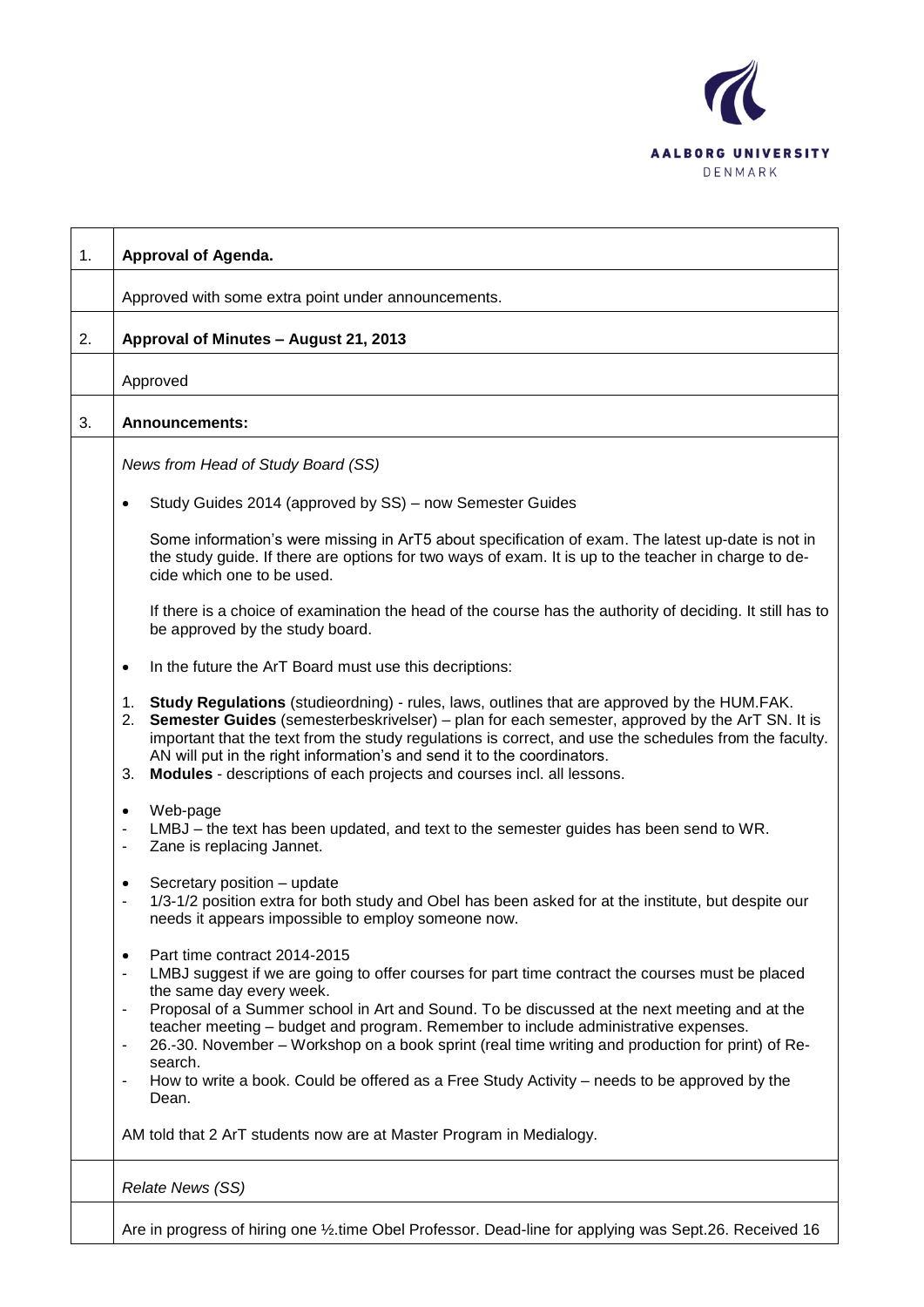

|    | applicants. Hopefully the position will be filled by March 2014.                                                                                                                                                                                                                                                                                                                                                                                                                                                                                                                                            |
|----|-------------------------------------------------------------------------------------------------------------------------------------------------------------------------------------------------------------------------------------------------------------------------------------------------------------------------------------------------------------------------------------------------------------------------------------------------------------------------------------------------------------------------------------------------------------------------------------------------------------|
|    | Lector position is under progress to be employed November 2013.                                                                                                                                                                                                                                                                                                                                                                                                                                                                                                                                             |
|    | News from CAT-School (FH)                                                                                                                                                                                                                                                                                                                                                                                                                                                                                                                                                                                   |
|    | Revision of ArT study regulation<br>$\bullet$<br>Remember the comments from ACE-Denmark considering the Master.<br>$\overline{\phantom{0}}$<br>Profile of competences has to be tighter.<br>۰                                                                                                                                                                                                                                                                                                                                                                                                               |
|    | Need a meeting with this subject only.<br>$\qquad \qquad \blacksquare$<br>To be put on the agenda for the ArT Advisory Board in November 2013.<br>۰<br>Revision of test or exams of 80% present - The studyboard agrees that 80% should be changed<br>۰<br>and taken out. New formulation to be used is: Active satisfactory participation.                                                                                                                                                                                                                                                                 |
|    | <b>News from Students Representative</b>                                                                                                                                                                                                                                                                                                                                                                                                                                                                                                                                                                    |
|    | RUS period is very hush for the students at 3. and 5. semester. At the same time they are having<br>courses at the same time. It was decided that FBP presents to the teachers how it could be possible.<br>Write a couple of line about her experience of the intense period with Programming.                                                                                                                                                                                                                                                                                                             |
|    | ArT5 – Elective is not really elective – ArT offers only one course. It is impossible to elect another<br>course at another study because of need to attend courses at ArT.                                                                                                                                                                                                                                                                                                                                                                                                                                 |
|    | <b>News from Study Counselors (MN/NMKS)</b>                                                                                                                                                                                                                                                                                                                                                                                                                                                                                                                                                                 |
|    | <b>Budget for Student practice</b>                                                                                                                                                                                                                                                                                                                                                                                                                                                                                                                                                                          |
|    | HUM-Fak pays for materials. AN contact the faculty. Other materials might be available at AN and WR.                                                                                                                                                                                                                                                                                                                                                                                                                                                                                                        |
|    | Phone. At the moment ArT-lab has an extra phone for rent out.                                                                                                                                                                                                                                                                                                                                                                                                                                                                                                                                               |
| 4. | <b>Student environment</b> (from last meeting) (attached)                                                                                                                                                                                                                                                                                                                                                                                                                                                                                                                                                   |
|    | SS and LMBJ have made a summary of the student environment and a conclusion. This will be sent to<br>the faculty. Approved by the board.                                                                                                                                                                                                                                                                                                                                                                                                                                                                    |
|    | NMKS stated that there are no social activities, because of the place ArT is situated. SS urge to try to<br>get more activities in the future. It is not satisfactory to go to Friday bars at HUM-INF and A&D because<br>ArT needs their own way of saving money for study trips etc.                                                                                                                                                                                                                                                                                                                       |
|    | Students and staff are felt intimidated by the restriction in the building and needs to address it to the<br>HUM-FAK.                                                                                                                                                                                                                                                                                                                                                                                                                                                                                       |
| 5. | How to inform students about the study (from last meeting)                                                                                                                                                                                                                                                                                                                                                                                                                                                                                                                                                  |
|    | Web-page is up<br>$\overline{\phantom{0}}$<br>Student environment is satisfactory at the moment<br>-<br>Study Guide at AAU.dk is taken care of.<br>۰<br>Student Counsellors has been at Katedralskolen to inform about the Art study.<br>$\qquad \qquad \blacksquare$<br>The international Brochure must be sent to Highschools and to "Højskoler"<br>۰<br>Student Counsellors contact other Highschools for visiting and informations.<br>۰<br>Profile and Marketing of the study (new item at each board meeting).<br>$\overline{a}$<br>How do other studies sell themselves?<br>$\overline{\phantom{0}}$ |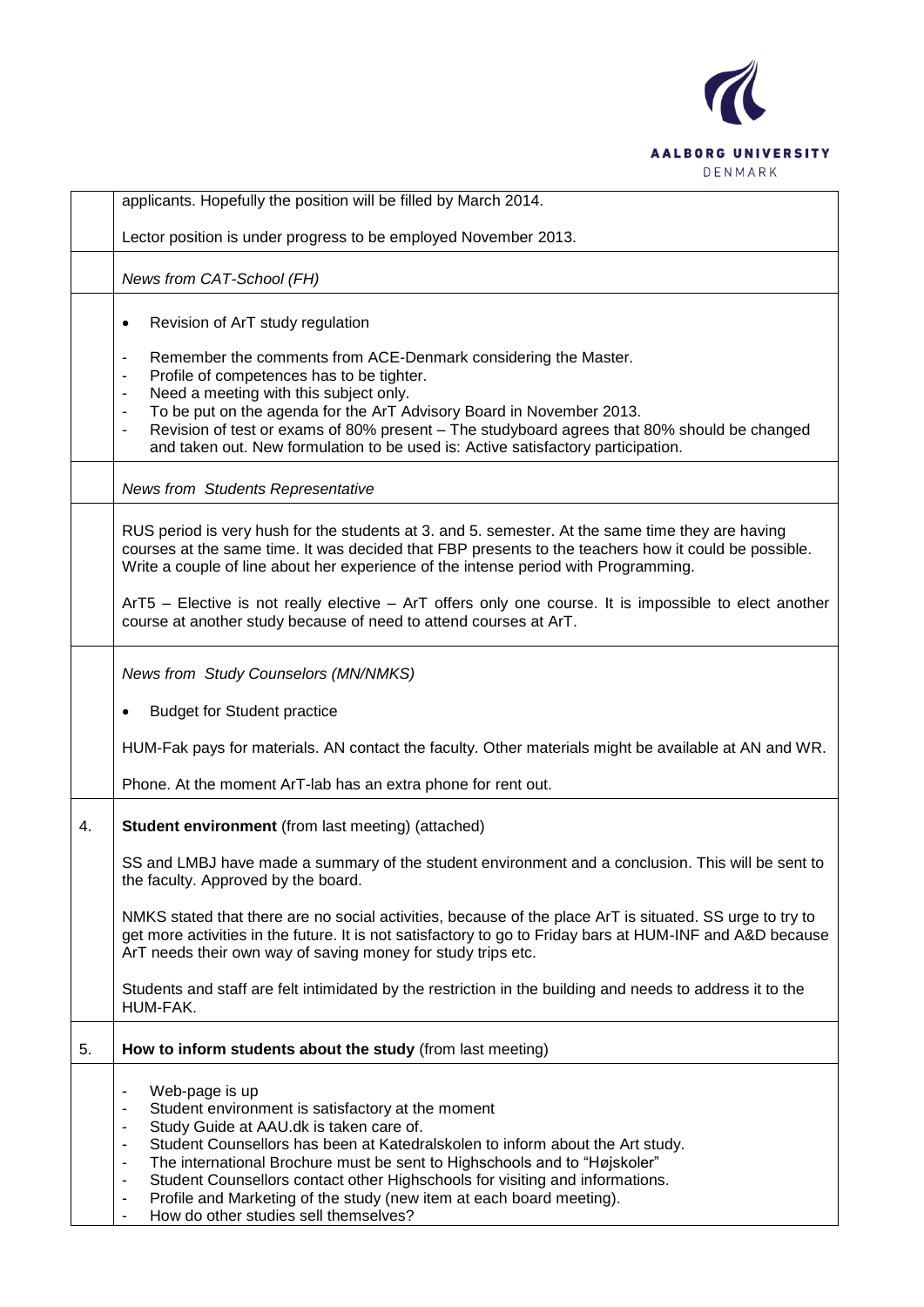

| 6. | International Marketing of the study (from last meeting)                                                                                                                                                                                                                                                                                                                                                                                                                                                                                                                                                                                                                                                                                                                                                                                                                                                                                                                                                                                                                                                                                                                                                                                                                                                                                                                                                                                                                                                                                                                                                                                                                                                                                                                                                                                                                                                                                                                                                                                                         |
|----|------------------------------------------------------------------------------------------------------------------------------------------------------------------------------------------------------------------------------------------------------------------------------------------------------------------------------------------------------------------------------------------------------------------------------------------------------------------------------------------------------------------------------------------------------------------------------------------------------------------------------------------------------------------------------------------------------------------------------------------------------------------------------------------------------------------------------------------------------------------------------------------------------------------------------------------------------------------------------------------------------------------------------------------------------------------------------------------------------------------------------------------------------------------------------------------------------------------------------------------------------------------------------------------------------------------------------------------------------------------------------------------------------------------------------------------------------------------------------------------------------------------------------------------------------------------------------------------------------------------------------------------------------------------------------------------------------------------------------------------------------------------------------------------------------------------------------------------------------------------------------------------------------------------------------------------------------------------------------------------------------------------------------------------------------------------|
|    | Look at item 5.                                                                                                                                                                                                                                                                                                                                                                                                                                                                                                                                                                                                                                                                                                                                                                                                                                                                                                                                                                                                                                                                                                                                                                                                                                                                                                                                                                                                                                                                                                                                                                                                                                                                                                                                                                                                                                                                                                                                                                                                                                                  |
| 7. | <b>Budget</b>                                                                                                                                                                                                                                                                                                                                                                                                                                                                                                                                                                                                                                                                                                                                                                                                                                                                                                                                                                                                                                                                                                                                                                                                                                                                                                                                                                                                                                                                                                                                                                                                                                                                                                                                                                                                                                                                                                                                                                                                                                                    |
|    | "STÅ prognose 2014" from the HUM-FaK. (attached)                                                                                                                                                                                                                                                                                                                                                                                                                                                                                                                                                                                                                                                                                                                                                                                                                                                                                                                                                                                                                                                                                                                                                                                                                                                                                                                                                                                                                                                                                                                                                                                                                                                                                                                                                                                                                                                                                                                                                                                                                 |
|    | SS has calculated 98 STÅ for 2014.                                                                                                                                                                                                                                                                                                                                                                                                                                                                                                                                                                                                                                                                                                                                                                                                                                                                                                                                                                                                                                                                                                                                                                                                                                                                                                                                                                                                                                                                                                                                                                                                                                                                                                                                                                                                                                                                                                                                                                                                                               |
|    | The budget has been made for 2014 with a payment of 82 hours/stå.                                                                                                                                                                                                                                                                                                                                                                                                                                                                                                                                                                                                                                                                                                                                                                                                                                                                                                                                                                                                                                                                                                                                                                                                                                                                                                                                                                                                                                                                                                                                                                                                                                                                                                                                                                                                                                                                                                                                                                                                |
|    | Requisitions spring 2014 (attached)<br>$\bullet$                                                                                                                                                                                                                                                                                                                                                                                                                                                                                                                                                                                                                                                                                                                                                                                                                                                                                                                                                                                                                                                                                                                                                                                                                                                                                                                                                                                                                                                                                                                                                                                                                                                                                                                                                                                                                                                                                                                                                                                                                 |
|    | Because of the employment stop we have to change the decision from last meeting and coordinator for<br>the spring 2014 will be this:                                                                                                                                                                                                                                                                                                                                                                                                                                                                                                                                                                                                                                                                                                                                                                                                                                                                                                                                                                                                                                                                                                                                                                                                                                                                                                                                                                                                                                                                                                                                                                                                                                                                                                                                                                                                                                                                                                                             |
|    | ArT2-LMBJ                                                                                                                                                                                                                                                                                                                                                                                                                                                                                                                                                                                                                                                                                                                                                                                                                                                                                                                                                                                                                                                                                                                                                                                                                                                                                                                                                                                                                                                                                                                                                                                                                                                                                                                                                                                                                                                                                                                                                                                                                                                        |
|    | $ArT4 - AM$                                                                                                                                                                                                                                                                                                                                                                                                                                                                                                                                                                                                                                                                                                                                                                                                                                                                                                                                                                                                                                                                                                                                                                                                                                                                                                                                                                                                                                                                                                                                                                                                                                                                                                                                                                                                                                                                                                                                                                                                                                                      |
|    | ArT6 – SS ask Mikael Vetner to find a coordinator from Communication.                                                                                                                                                                                                                                                                                                                                                                                                                                                                                                                                                                                                                                                                                                                                                                                                                                                                                                                                                                                                                                                                                                                                                                                                                                                                                                                                                                                                                                                                                                                                                                                                                                                                                                                                                                                                                                                                                                                                                                                            |
|    | International Study trip - NN?                                                                                                                                                                                                                                                                                                                                                                                                                                                                                                                                                                                                                                                                                                                                                                                                                                                                                                                                                                                                                                                                                                                                                                                                                                                                                                                                                                                                                                                                                                                                                                                                                                                                                                                                                                                                                                                                                                                                                                                                                                   |
| 8. | <b>Dropout rate</b>                                                                                                                                                                                                                                                                                                                                                                                                                                                                                                                                                                                                                                                                                                                                                                                                                                                                                                                                                                                                                                                                                                                                                                                                                                                                                                                                                                                                                                                                                                                                                                                                                                                                                                                                                                                                                                                                                                                                                                                                                                              |
|    | What do we do?                                                                                                                                                                                                                                                                                                                                                                                                                                                                                                                                                                                                                                                                                                                                                                                                                                                                                                                                                                                                                                                                                                                                                                                                                                                                                                                                                                                                                                                                                                                                                                                                                                                                                                                                                                                                                                                                                                                                                                                                                                                   |
|    | This item was postponed from last meeting (sept. 13). In the meantime FH has send this note about<br>the subject to specify that it is ArT board and whole ArT teaching and research environment that has to<br>make the study an attractive one.                                                                                                                                                                                                                                                                                                                                                                                                                                                                                                                                                                                                                                                                                                                                                                                                                                                                                                                                                                                                                                                                                                                                                                                                                                                                                                                                                                                                                                                                                                                                                                                                                                                                                                                                                                                                                |
|    | This is what is written:                                                                                                                                                                                                                                                                                                                                                                                                                                                                                                                                                                                                                                                                                                                                                                                                                                                                                                                                                                                                                                                                                                                                                                                                                                                                                                                                                                                                                                                                                                                                                                                                                                                                                                                                                                                                                                                                                                                                                                                                                                         |
|    | ArT study board has to decide whether it wants to accept high dropout rates or whether any measures should<br>1.<br>be taken to prevent students leaving the study. ArT is a very special programme that is dependent on a high<br>degree of student commitment and the will to leap into a field of uncertainty in regard to further career and<br>employment. Maybe a dropout rate of 30 % is what is 'natural' and also necessary for a study like ArT.<br>In my view, a friendly, collegial and even enthusiastic atmosphere at ArT is the foundation for any improve-<br>2.<br>ment concerning dropout rates. Enthusiasm is contagious. As any other interdisciplinary programme, ArT<br>harbours intrinsic dangers of misunderstandings and clashes of research 'ideologies' ranging from differ-<br>ences in what is seen as essential requirements to differences in approaches and content. In fact, most peo-<br>ple teaching at ArT have very different understandings of what kind of artefacts ArT products actually are. In a<br>Deleuzian jargon, ArT is field of multiplicities and differences, an intensive field. Seen from a remote position,<br>this is marvellous and harbours many possibilities. Seen from within, this sometimes might feel chaotic and<br>without direction, containing a lurking danger of frustration due to misunderstandings, lack of knowledge (no-<br>body can simultaneously be an expert in C++, art history and philosophical aesthetics, and have an artistic<br>sensibility - whatever that might be) and missing acceptance of differences.<br>What is at stake here is that<br>a) ArT has to create an atmosphere of trust, collegiality and curiousness.<br>b) ArT has to define its own, more confined 'field of differences'. That is to say, ArT at Aalborg University must<br>find its own more or less defined subject field(s) and methods. (What immediately comes to my mind here is<br>1) urban art and urban event and 2) embodiment, embodied interaction, and somaesthetics - of course this |
|    | might change over time).<br>There has been a renewed discussion about the weighing of the technological, the artistic-creational and the<br>3.<br>reflective analytical aspects and about what kind (depth) of technological, artistic and analytical competence<br>ArT should teach and demand. This seems to be an eternal issue, because of the aforementioned differences                                                                                                                                                                                                                                                                                                                                                                                                                                                                                                                                                                                                                                                                                                                                                                                                                                                                                                                                                                                                                                                                                                                                                                                                                                                                                                                                                                                                                                                                                                                                                                                                                                                                                    |